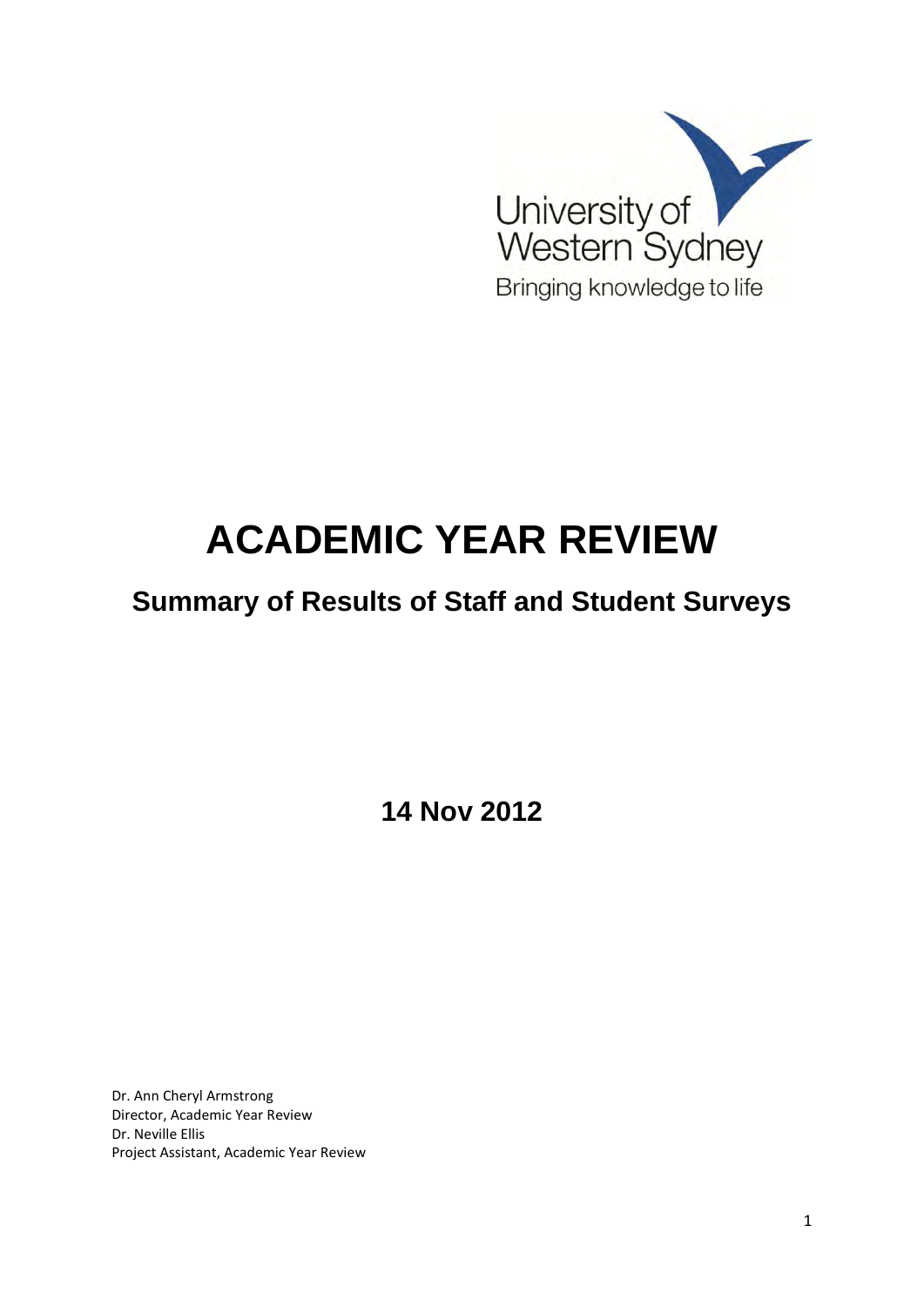### **Summary of Results of Staff and Student Surveys**

#### **Method**

Two on-line surveys were developed, one for students and another for staff. Each survey consisted of three parts. Questions were asked about respondents' background details as well as perceptions about, support for, and concerns about a trimester system. The majority of questions were multiple-choice where respondents could check a number of responses that had been developed based on themes and issues arising in the literature. There was also provision for respondents to provide qualitative, open-ended responses. Once designed, pilot tested, then modified, the surveys were built using a tool developed by the web survey development company, Survey Monkey, then linked to a page dedicated to the Academic Year Review on the UWS website. The surveys were 'live' for 22 days, running on-line from Mon 3 Sep 2012 to Mon 24 Sep 2012. Random sampling was used to collect data. Staff and students were notified about the survey using various communication strategies developed in collaboration with Internal Communications, UWS. This included a series of broadcast-emails, rolling banners and buttons on the UWS Website and Staff and Student landing pages, messages beamed via the UWS Connect digital screens, and through word of mouth during forum sessions and meetings with staff, student and union groups conducted by the AYR Team.

#### **Description of Sample Group**

The surveys were answered by a total of 4269 respondents. Of these, 3235 were students and 1034 were staff, representing approximately 8% and 41% of the respective populations as reflected in Table 1.

| Description of sample group participating in survey |        |        |      |  |  |
|-----------------------------------------------------|--------|--------|------|--|--|
|                                                     | n      | N      | %    |  |  |
| <b>Students</b>                                     | 3235   | 39,000 | 8.3  |  |  |
| (Undergraduates)                                    | (2807) |        |      |  |  |
| (Postgraduates)                                     | (413)  |        |      |  |  |
| (skipped q.)                                        | (15)   |        |      |  |  |
| Staff                                               | 1034   | 2,500  | 41.4 |  |  |
| (Academics)                                         | (560)  |        |      |  |  |
| (Professional Staff)                                | (468)  |        |      |  |  |
| (skipped q.)                                        | (6)    |        |      |  |  |
| <b>TOTAL</b>                                        | 4269   |        |      |  |  |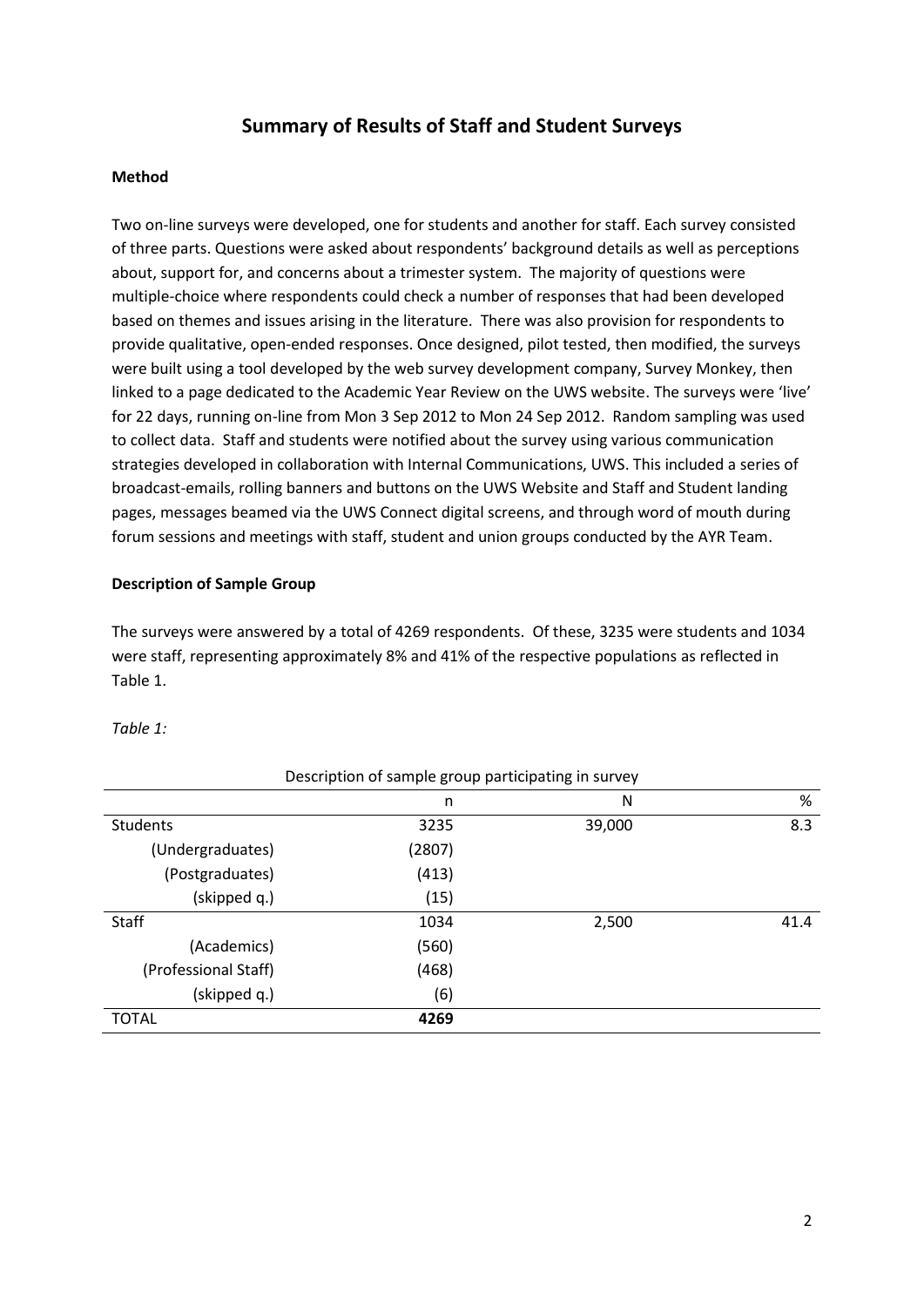#### **Students Profile**

The demographic profile of the student respondents is:

- 87% undergraduate;
- 13% postgraduate;
- 94% local/domestic;
- 6% international;
- 80% studying full time;
- 20% studying part time;
- 34% were 25 years old or older; and
- 63% were engaged in some form of employment.

The following represents the distribution of student responses by campuses:

- Parramatta (30%);
- $\bullet$  Penrith (21%);
- Bankstown (20%);
- Campbelltown (19%);
- Hawkesbury (7%) campuses, and
- with some representation coming from Blacktown and Westmead.

#### **Staff Profile**

Of the staff sample, approximately

- 54.5% academic;
- 45.5% professional staff;
- 80% of respondents are employed full time.

The majority of staff respondents came from:

- The Division of Corporate Strategy and Services (20%);
- School of Business (13%);
- School of Humanities and Communications Arts (13%); and
- School of Science and Health (11%).

All the Schools and Divisions, as well as the different campuses, were represented in the survey.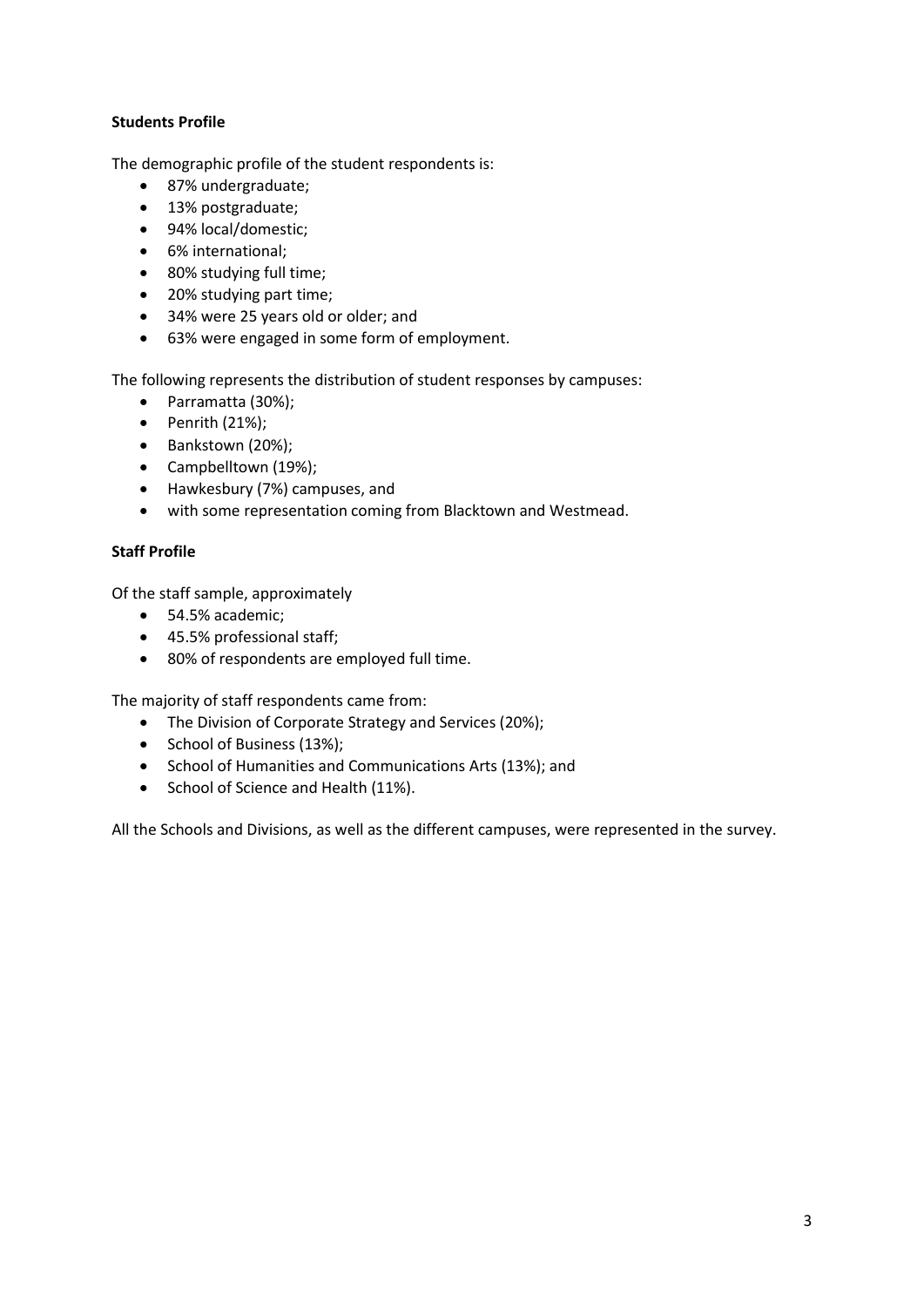#### **Overarching Categories**

The broad over-arching categories and sub-categories emerging from the qualitative data in response to the open-ended questions in the survey are depicted in Table 2.

*Table 2:* 

| Categories Linerging in the Data |                                                                             |  |  |  |
|----------------------------------|-----------------------------------------------------------------------------|--|--|--|
| <b>Broad Categories</b>          | <b>Sub-Categories</b>                                                       |  |  |  |
| Flexibility                      | Flexibility & Options / Scope, Sequence & Progression/Academic Calendar &   |  |  |  |
|                                  | Timetabling / Summer or Night School Option / Placements & Accreditation /  |  |  |  |
|                                  | Lesson Delivery & Design/Quality of Teaching & Learning / Student Welfare & |  |  |  |
|                                  | Support                                                                     |  |  |  |
| Efficiencies                     | Cultural Change & Implementation Issues / Workload & Demands /              |  |  |  |
|                                  | Employment & Staffing Issues / Policies & Procedures / Processes & Systems  |  |  |  |
| Revenue                          | Revenue & Demand / Resources & Maintenance / Reputation & Standing /        |  |  |  |
|                                  | Research Profile / Marketing & Branding                                     |  |  |  |

Categories Emerging in the Data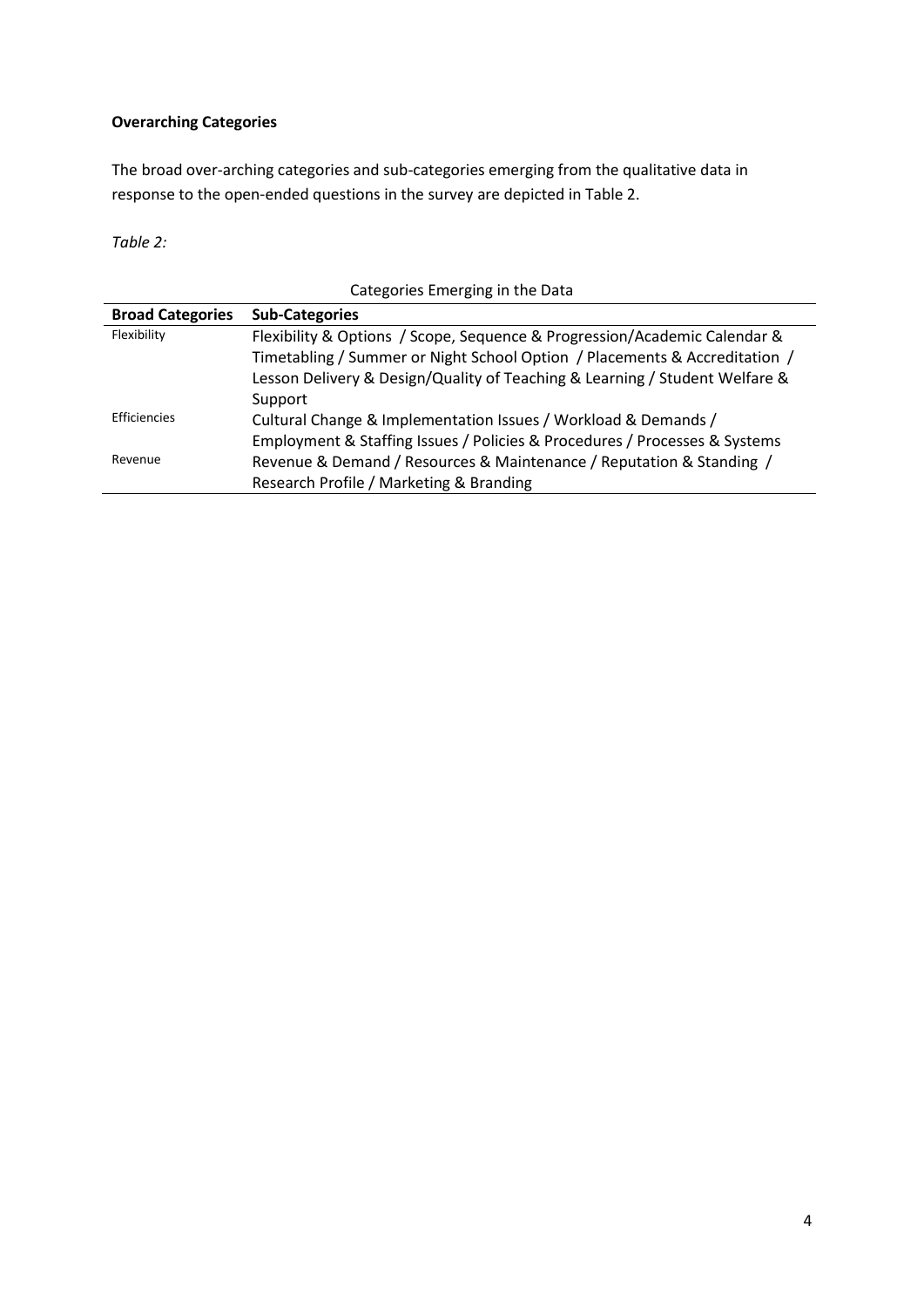# **Feedback from Students**

When students were asked whether they would support the introduction of the trimester system in their school at UWs their responses were as follows:

*Table 3:* 

| Student support for a trimester system |   |        |        |  |
|----------------------------------------|---|--------|--------|--|
| Response                               | n | %      |        |  |
| No                                     |   | 712    | 23.3   |  |
| Maybe                                  |   | 967    | 31.7   |  |
| Yes                                    |   | 1374   | 45.0   |  |
| (Maybe/Yes)                            |   | (2341) | (76.7) |  |
| <b>TOTAL</b>                           |   | 3053   | 100.0  |  |

Table 4 provides an indication of how students might behave if trimesters are introduced. They were asked whether they thought that they would enrol in courses in the  $3^{rd}$  trimester. The following table depicts their preferences.

*Table 4:* 

| n | %      |        |
|---|--------|--------|
|   | 434    | 14.2   |
|   | 988    | 32.4   |
|   | 1626   | 53.3   |
|   | (2614) | (85.7) |
|   | 3048   | 99.9   |
|   |        |        |

Students' intention to enrol in a 3<sup>rd</sup> trimester

When this is broken down further into discrete groups the data revealed that international and students aged 25 years old or older in particular favoured a trimester system and would enrol in a a course in the third trimester if offered.

#### **What appealed to students?**

If some form of a trimester system was introduced in their School, the following appealed to students (3,037 students answered the question, 198 did not):

- Fast track my degree in order to finish more quickly (67% 2,036);
- Greater choice and flexibility to plan my study around my work and life style (62.4% 1,896);
- Opt for a lighter workload and spread units of study out more evenly across the year (50.9% - 1,546);
- Be able to begin or finish my degree at different times throughout the year (50.1% 1,521);
- Be able to work and study all year round  $(46.1\% 1,399)$ ;
- Enter the workforce as soon as possible (45.6% 1,385);
- Take extra units to lighten my workload the following year (41.8% 1,268)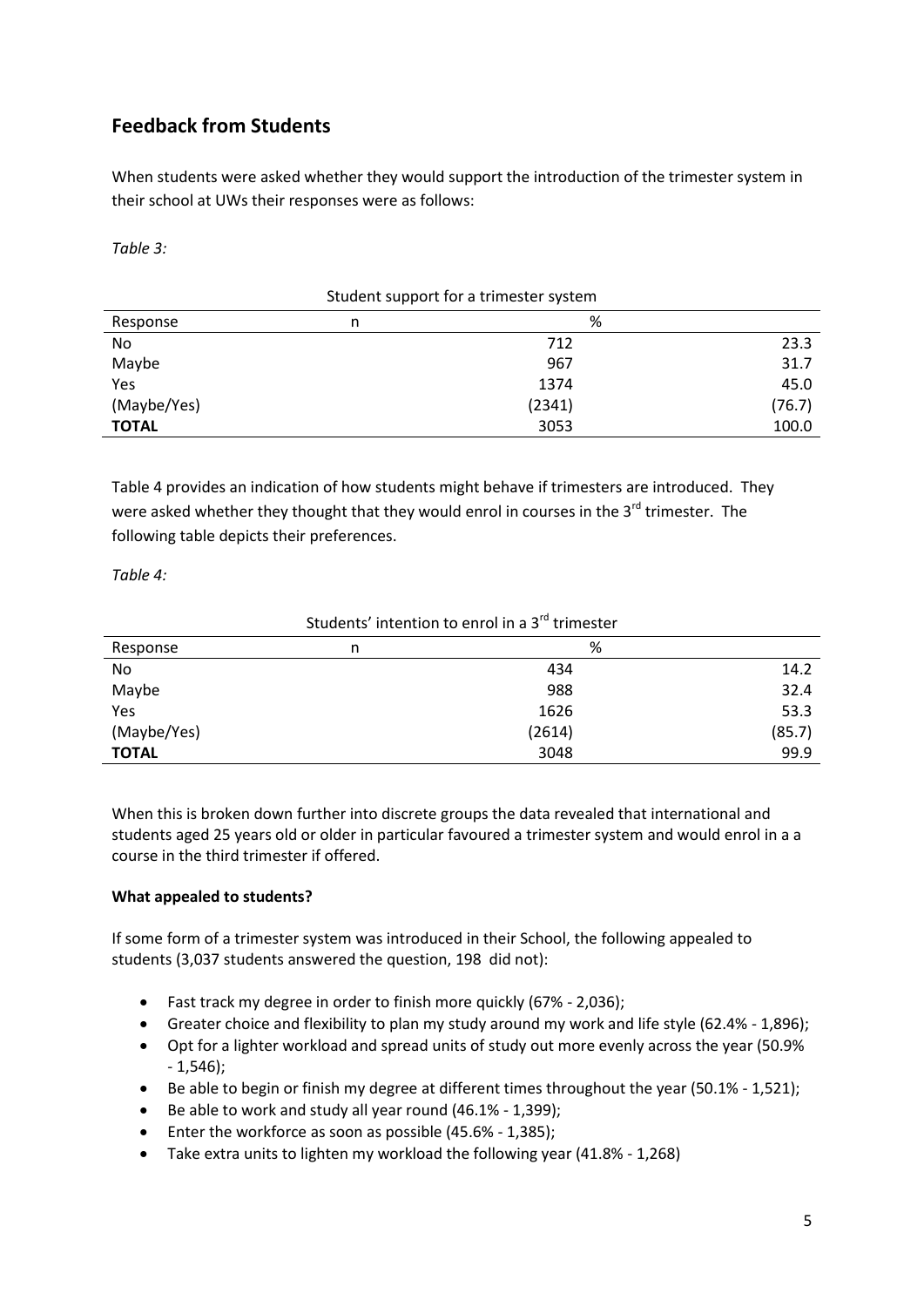#### **What was of concern to students?**

When students were asked which of the following would be of concern to them if a trimester system was introduced in their school or across UWS, the following responses were most prominent (2,950 students answered the question, 285 did not).

- There may not be enough time to complete projects over a shortened trimester (52.1% 1,536)
- The accelerated speed of the trimester will be stressful (51.2% 1,510)
- Study periods might be reduced (37.9% 1,170)
- There may be an increased need to travel to university more often throughout the year (38.1% - 1,125)
- I would find it difficult to cope with an increased workload (37.6% 1,109)
- There could be a drop in academic standards (32.6% 961)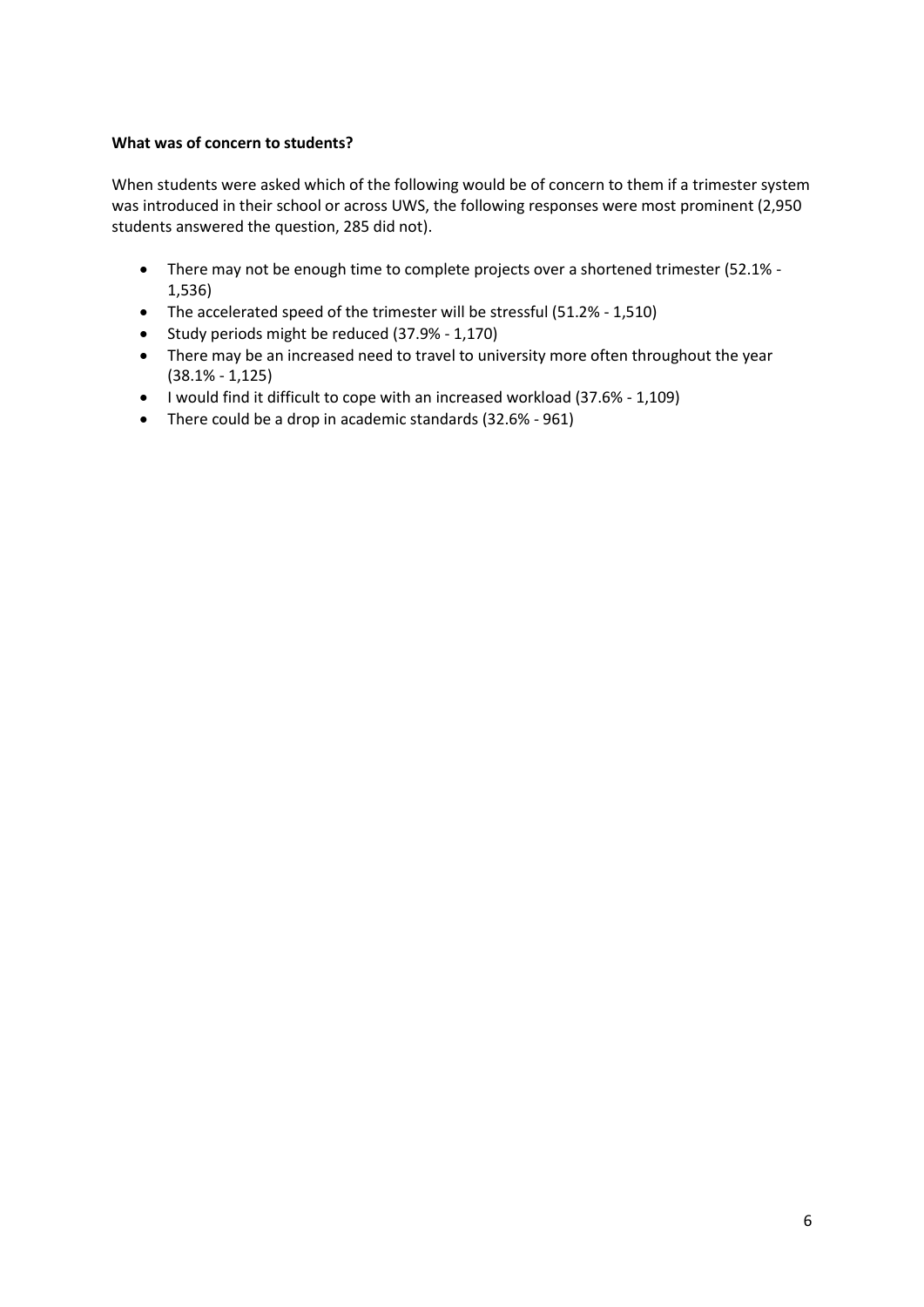# **Feedback from Staff**

When staff were asked whether they would support the introduction of the trimester system in their school at UWS, their responses were as follows:

*Table 5:* 

| Staff support for a trimester system |                           |        |                |        |  |
|--------------------------------------|---------------------------|--------|----------------|--------|--|
| Response                             | <b>Professional Staff</b> |        | Academic Staff |        |  |
|                                      | n                         | %      | n              | %      |  |
| No                                   | 88                        | 21.5   | 326            | 62.8   |  |
| Maybe                                | 155                       | 37.9   | 133            | 25.6   |  |
| Yes                                  | 166                       | 40.6   | 60             | 11.6   |  |
| (Maybe/Yes)                          | (321)                     | (78.5) | (193)          | (37.2) |  |
| <b>TOTAL</b>                         | 409                       | 100.0  | 519            | 100.0  |  |

Note: 3 respondents did not identify by staff class so are not included in the data above

When the above results for Academic Staff were stratified by School it would appear that academic staff from the Schools of Computing, Engineering and Mathematics (79%), Science and Health (75%), Law (70%), and Business (68%) are the most opposed to the introduction of a trimester system and Nursing and Midwifery (36%), Social Science and Psychology (42%), Medicine (50%), and Education (61%) are the least opposed, with Humanities and Communications Arts (64%) occupying the mid position. It should be noted that the data includes only 10 respondents from Medicine and 20 from Law. Also, academics identifying with an Office or Division rather than a School have not been included in the analysis. Results are illustrated in Table 6 below.

*Table 6:* 

|  |  | Academic staffs' support for a trimester system rank ordered by school |  |  |
|--|--|------------------------------------------------------------------------|--|--|
|--|--|------------------------------------------------------------------------|--|--|

|                                      |    | No. |      |    | <b>Yes</b> |      |
|--------------------------------------|----|-----|------|----|------------|------|
| School                               | n  | %   | Rank | n  | %          | Rank |
| <b>Business</b>                      | 74 | 68  | 4    | 9  | 8          | 6    |
| Computing, Engineering & Mathematics | 46 | 79  |      |    | 3          | 9    |
| Education                            | 17 | 61  | 6    | 6  | 21         |      |
| Humanities & Communication Arts      | 61 | 64  | 5    | 5  | 5          | 8    |
| Law                                  | 14 | 70  | 3    | 3  | 15         | 5    |
| Medicine                             | 5  | 50  |      | 3  | 30         |      |
| Nursing & Midwifery                  | 13 | 36  | 9    | 8  | 22         |      |
| Science & Health                     | 63 | 75  |      | 5  | 6          |      |
| Social Science & Psychology          | 21 | 42  | 8    | 10 | 20         | 4    |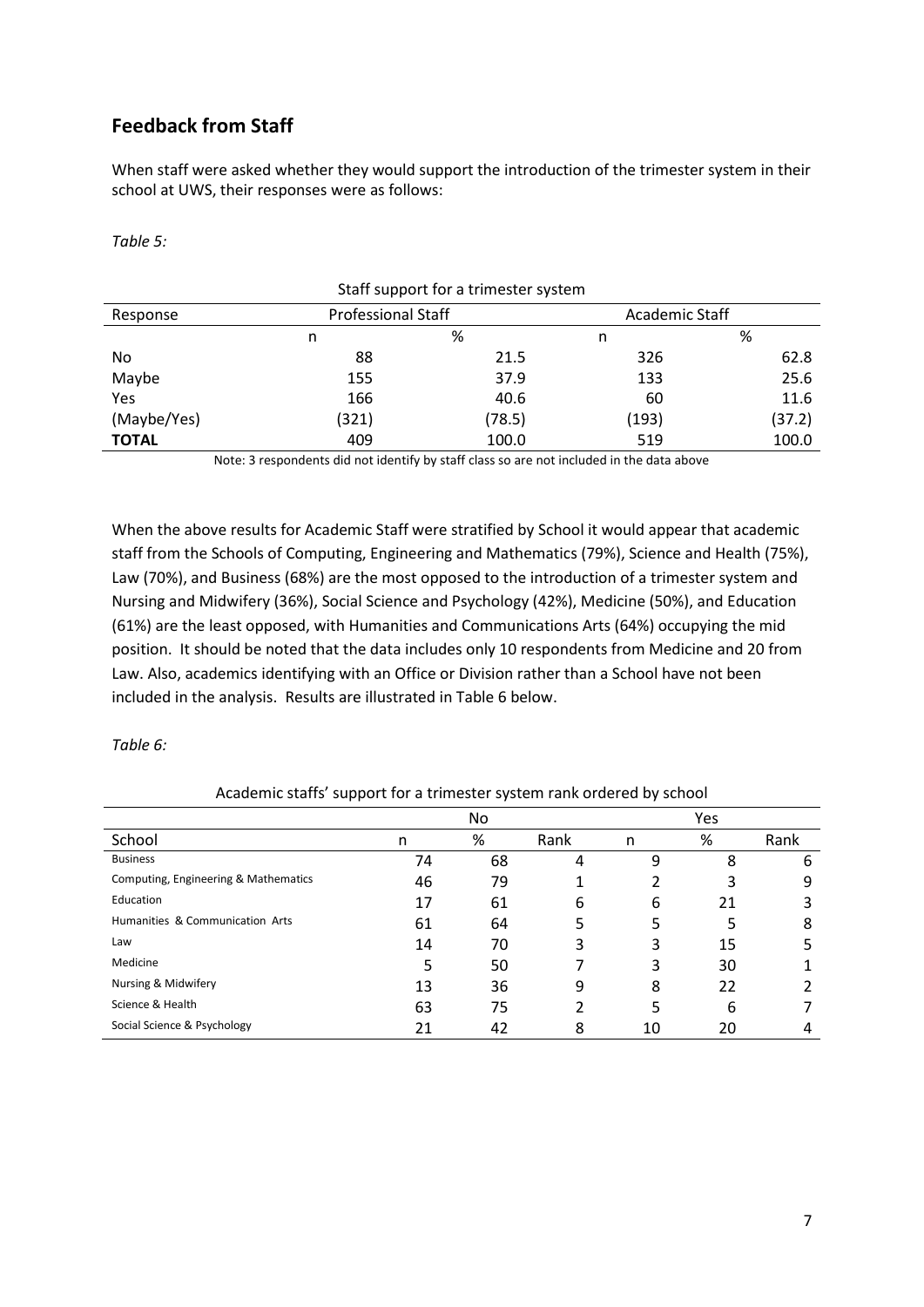#### **What appealed to Staff?**

884 members of staff answered this question with 150 not responding to this question.

- None of the options offered (38.1% 337)
- I will be functioning in an organization that remains competitive, viable and sustainable (29.4% - 260)
- Academic staff may have more flexibility in the distribution of their teaching load (24.3% 215)
- My workload may be more evenly spread out during the year (23.3% 206)
- Could lead to improvement in academic staff to student ratios (22.1% 195)
- Accelerated programs will principally attract highly motivated, older students (21.5% 190)

#### **What concerned staff?**

When Staff were asked which of the following might be of concern to them if a trimester system was introduced in their school the following responses were the most popular (927 staff answered – 107 did not):

- Lecturers and markers may be continually rushed to produce course material and marks (68.1% - 631)
- A tight turn around for the provision of exams results and enrolments between trimesters (68.1% - 631)
- A reduction in the time between trimesters may limit the opportunity for academics to reflect & redevelop material, in turn impacting on the quality of teaching and learning material - negatively impacting the quality of teaching (60.8% - 564)
- A trimester could impose an unacceptable workload & lead to reduced time available for research, publication and general academic updating (60.2% - 558)
- Might diminish teaching and learning time and place unnecessary pressure on academics & students (58.6% - 543)
- A reduction in the summer break could impact negatively on research, completing grant applications and taking leave as the break time is reduced (58% - 538)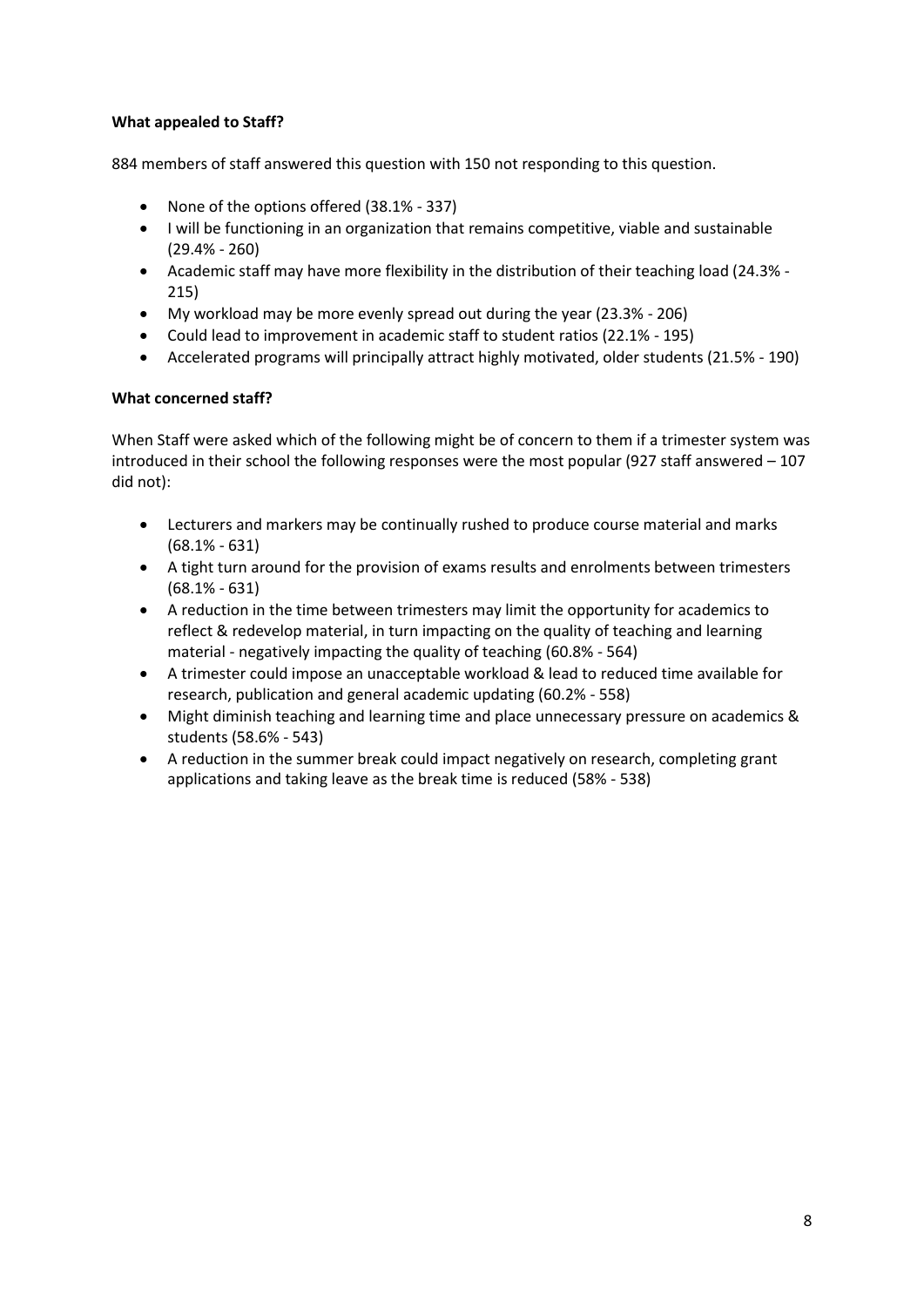# **Selected Qualitative Comments from Staff**

#### **Academic Staff**

#### *In support of the introduction of trimesters*

The main reasons academic staff gave for supporting the introduction of trimesters categorised as issues around: flexibility and options for both staff and students; employment and staffing issues (in particular, greater employment for casual staff); workload and demands; and, the university remaining competitive. A few examples of such perceived benefits are stated below under discrete headings:

#### *Comments on flexibility and options:*

- *Increased flexibility for both staff and students*
- *More flexibility and more time to get more things done*
- *The trimester system provides greater flexibility and learning opportunities for students, particularly those who are in part time employment and mature age students*
- *I think it is a much more efficient use of the time for example, Bond University has it and it is very productive*

#### *Comments on employment and staffing issues:*

- *As a casual it would allow for longer employment*
- *Increased teaching opportunity for casual academic staff such as myself*
- *More teaching equals more pay, at the moment I am out of work for up to five months every year*

#### *Comments on workload and demands:*

- *Workload would be spread throughout the year*
- *It is an established international system that spreads the load over three terms instead of two which reduces risk*

#### *Comments on remaining competitive:*

- *It's where the world is heading for better or for worse!*
- *It offers a better quality product for our client base, by increasing the flexibility with which they can undertake and complete their degree. In my experience, a majority of students would prefer to study right through summer, rather than having such a long and at times demotivating break. As so many other universities already offer this benefit, we will need to do so to remain competitive ... we need to do much, much more work on our e-learning capabilities. Smaller universities do it better. We should be able to do so as well. As we are*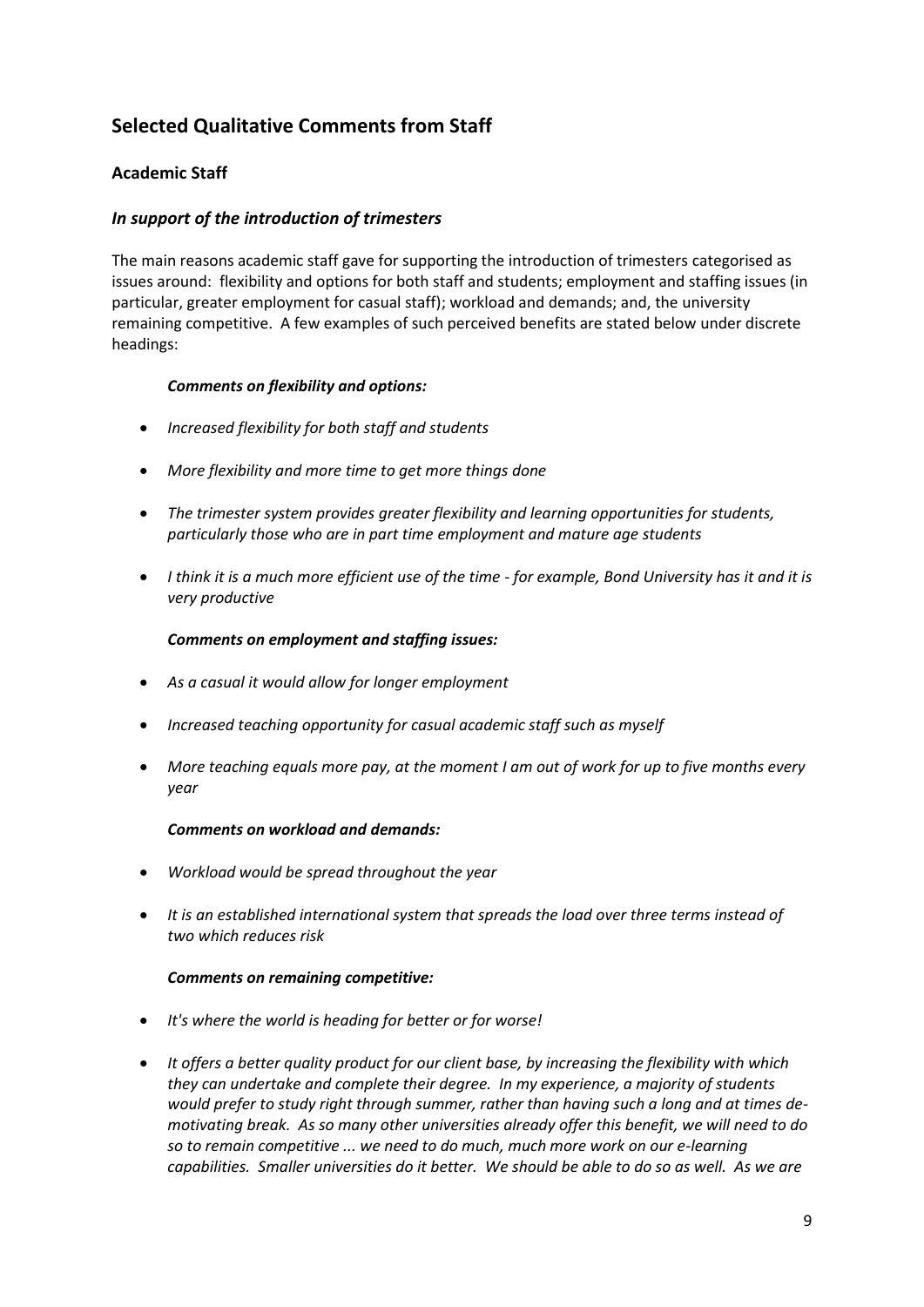*well aware, our cohort is changing. Gone are the days when the majority of our student population comprised non-working school leavers. If we are to cater to the needs of the evolving cohort, we need the flexibility of a trimester system and innovative e-learning. We also need to do so proactively (now) as opposed to reactively when student numbers start to drop.* 

#### *Against the introduction of trimesters*

The main reasons academic staff gave for not supporting the introduction of trimesters have been captured under the following headings; research; the quality of teaching and learning; workload and demands; and, cultural change and implementation. Academics also cited, to a lesser extent, issues around the progression of students, student welfare and support, the reputation and standing of the university, employment and staffing issues, revenue and demand, and placements and accreditation.

#### *Comments on research:*

- *Already it is difficult enough to focus any time during semester on research*
- *A trimester system ... will reduce research, publication and grant submission capabilities of academic staff*
- *Teaching workloads will increase at the expense of quality research and scholarship*
- *It ... does not allow suitable time for academic research and academic excellence, conference paper preparation and attending academic conference to pursue academic excellence*
- *There won't be enough time for world-level research that informs and improves high-quality teaching. The standards in both areas will drop and that can't be something that anybody seriously wants.*

#### *Comments on quality of teaching and learning:*

- *A trimester system would appear to be driven chiefly by economic rationales such as those that demand industrial intensification, rather than the students' best pedagogical interests*
- *This is a thinly disguised manoeuvre to compromise the quality of teaching & learning in order to graduate more students of limited ability and motivation*
- *[Trimesters are] ... of no pedagogical, intellectual, and sociological benefit*
- *This is just one more unreasonable proposal that will further run down the quality of education, diminishing the value of higher education as a two year degree. Students just out of high school actually need a longer time period to become self motivated adults. This plan is not going to make that happen.*
- *A system devised to utilise university buildings more effectively at the cost of debasing student learning and increasing staff stress needs serious rethinking*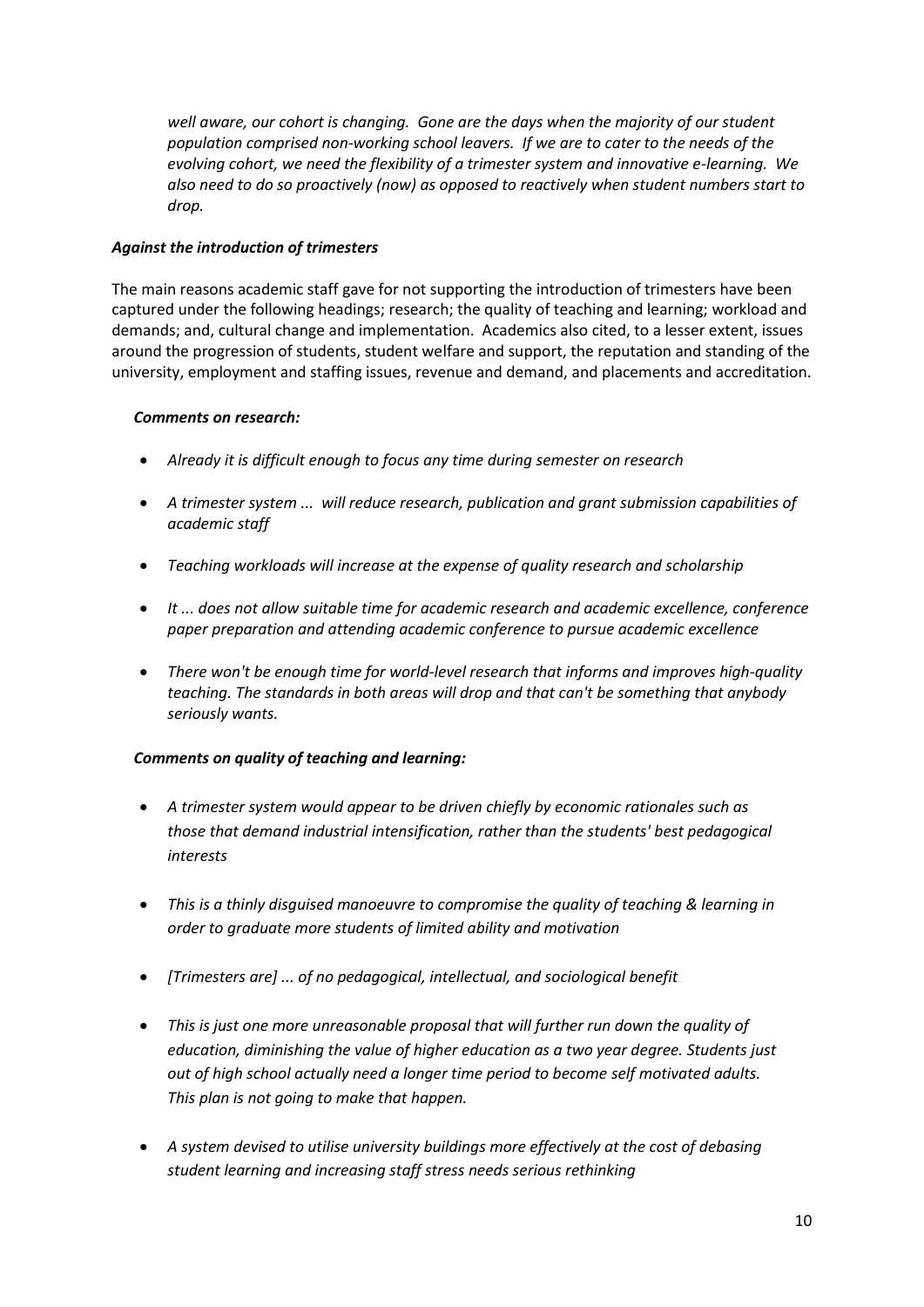- *Decreased outcomes and quality if we try to cram 13 weeks into 10; it is unlikely to work, resulting in a further "dumbing down".*
- *11 week trimesters would make it even more difficult to teach academically demanding material which requires at least 14 weeks of sustained reading, teaching and assessment to disseminate properly*
- *The quality of teaching would diminish because the amount of material, essential content, would need to be reduced to fit into shorter teaching periods. Graduates would be at a disadvantage relative to other universities.*
- *It would deprive students of the time required for deep, reflective, critical learning*
- *There is not enough time for students to understand complex concepts*

#### *Comments on workload and demands:*

- *Increased workload and stress for staff and students*
- *Many students currently find the amount of learning required in the current semester structure to be more than they can manage. To introduce a third semester will increase this workload. In addition the increased pressure of a tri semester will markedly increase academic workload by limiting the timeframe to prepare unit materials, and complete marking of assessments.*
- *A trimester system appears likely to greatly increase staff workload, reduce opportunities for research and engagement, and reduce flexibility*
- *I have academic colleagues who operate under this system and the substantial added and continuous stress they experience since the changeover is obvious. They have greatly reduced time for research, the pressure is constant. They are working ridiculously long hours trying to keep up. Their professional and family life suffers. They hate it, and would prefer to return to a semester system.*
- *This will inevitably lead to higher teaching workloads, reduced quality of teaching and learning, and will impact on the ability of individual academics to meet their expected research outputs*
- *Limited opportunities to plan, prepare and modify courses between trimesters ... Turnaround time for assignments too brief considering the very large numbers of students in classes.*
- *Pressure from marking final exams will be enormous*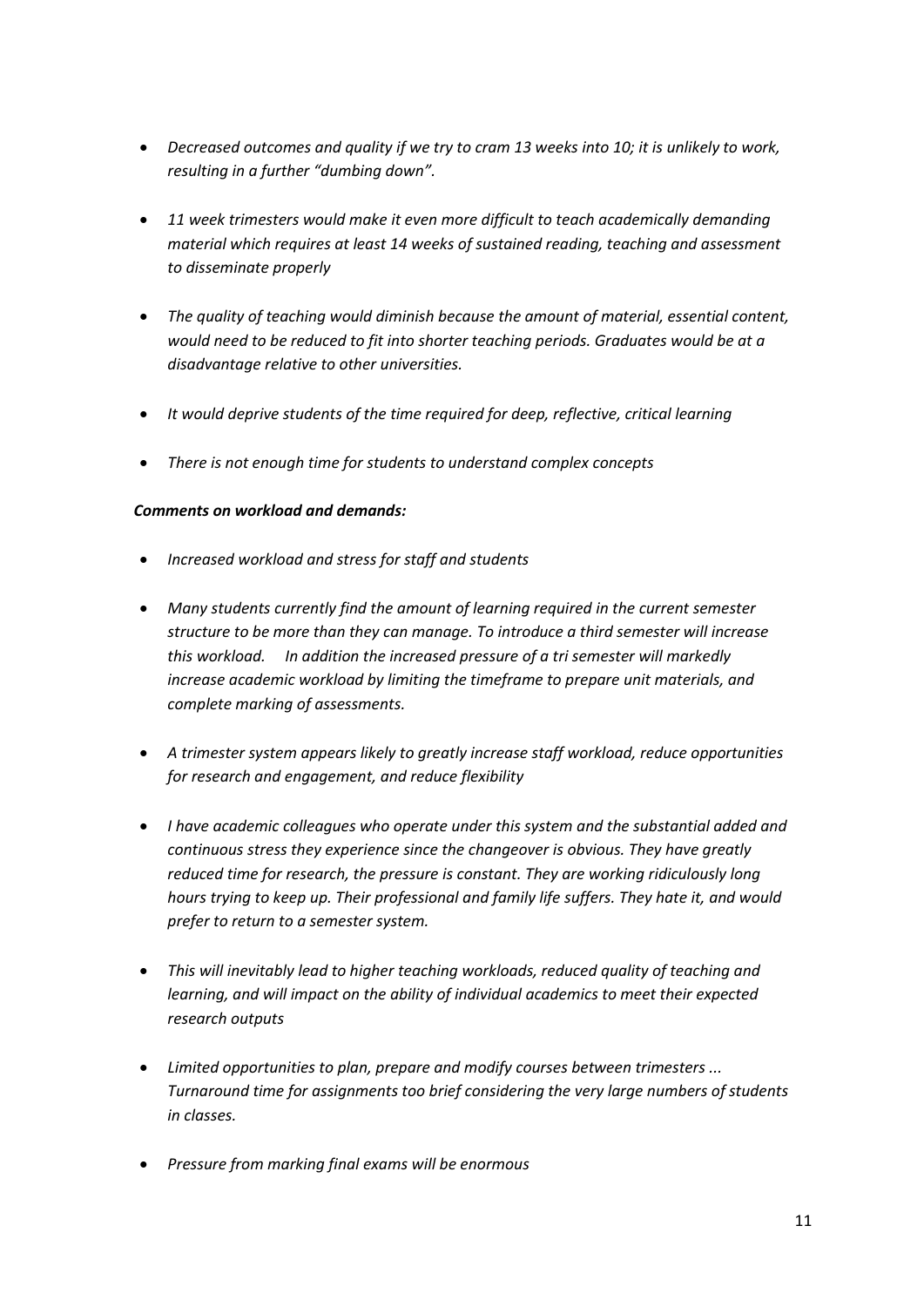#### *Comments on cultural change and implementation:*

- *The information provided is insufficient ... There are some suggestions of possibilities but no indication of what the reality might actually be*
- *There are too many unknowns*
- *I have not been provided with a working case. It is a bit like Julia Gillard puts out the ideas but is lacking in the details.*
- *The lack of clarity of how this would be implemented leaves a trimester system open to abuse by leadership, requiring staff to work all without a break and little time for research ... Unless there were 'ironclad' undertakings of workload implications academics will struggle to trust or support this measure*
- *I don't trust the university's senior management any change proposed by senior management would no doubt have an ulterior motive, designed to screw academics over*
- *I am in favour of the change, but I am not at all convinced that the executive have the ability to orchestrate, drive and maintain the change. This would likely result in frustrated and unhappy staff and students, and a drop in standards across the university. I also hold grave concerns about the academic staff workload and what will happen to it if this change occurs.*
- *The stress of workload and change: UWS is trying to make too many changes all at once*
- *Excessive changes in the past decade have not allowed for adequate 'settling in' periods*
- *The pros are minimal and the cons are appreciable. Essentially, though, it would mean another restructure with implications for resourcing in terms of funds, staff time and tolerance, which do not appear to be in surplus at this stage.*

#### *Comments on progression of students:*

- *Not enough time at present to develop course content and turnaround times for marking and grades is too tight - already unrealistic expectations placed on staff*
- *Too much pressure on staff and students in the area of assessment of learning; students will have to complete assessment tasks in less time; lecturers will be under enormous pressure to mark and return assessment tasks; there will not be enough time for actual learning to take place; formative feedback will be difficult to deliver in a timely manner; lecturers will be inclined to set assessment tasks that are fast to mark rather than effective measure of learning*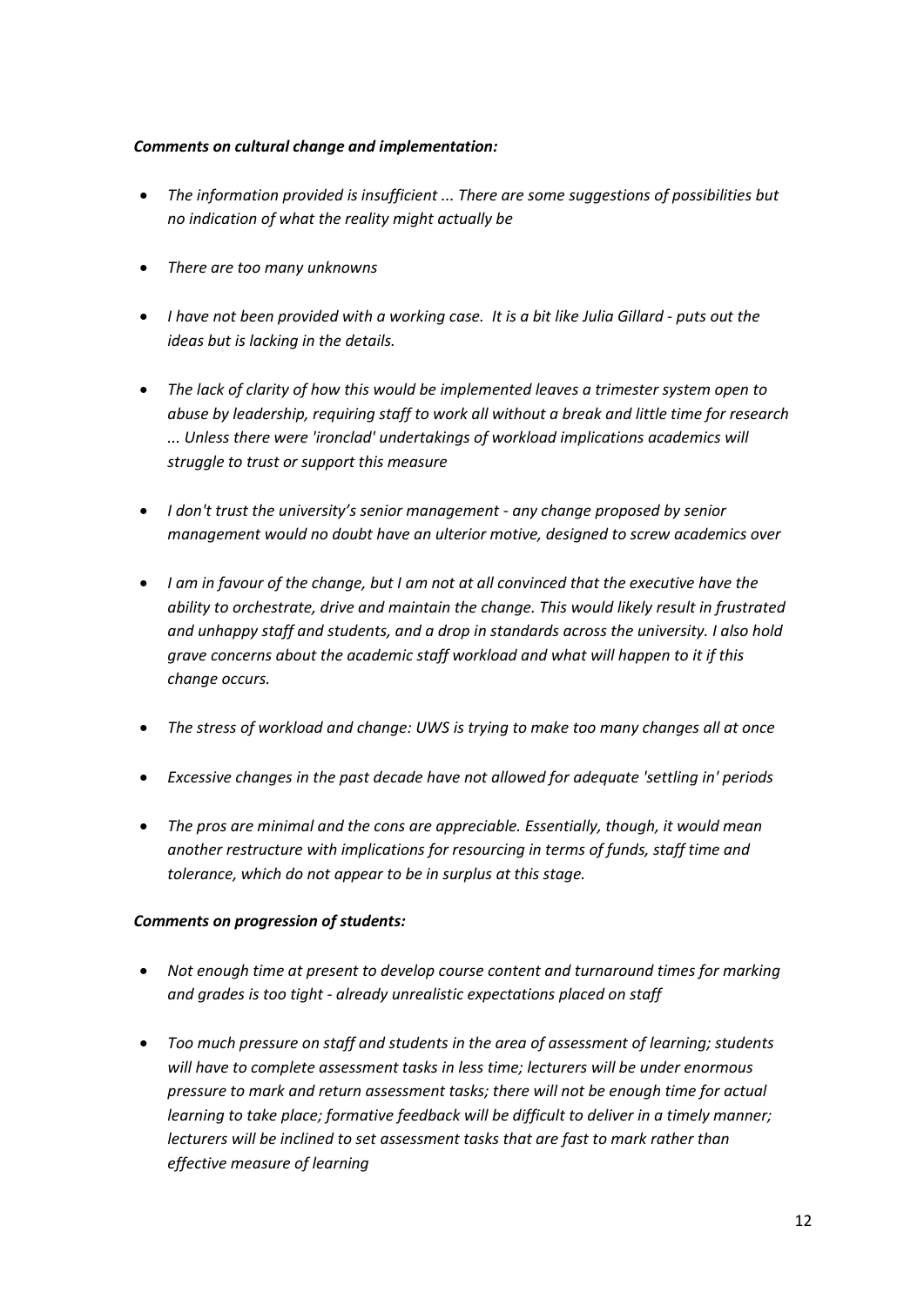- *Three week break between trimester is not enough, given most of the units do have deferred and supplementary exams after the final*
- *Even under a semester basis we cannot offer as many units or repeats offerings as student would like.*

#### *Comments on student welfare and support:*

- *Being done to put additional backsides on seats and can lead to reduced entry levels and pressure to have students continue to higher levels when they are not highly enough prepared*
- *Students at UWS need more time to concentrate and develop their academic skills a Trimester I feel will disadvantage UWS students*
- *Many students are already struggling given the lower quality of student intake. This will only add more stress on students and ensure that they learn less during shorter semesters. Essentially, each semester will be a 'cram session'. No real learning will take place.*
- *Students will have to do the same amount of work in significantly shorter time which will greatly affect their performance. This will result in increased stress for both academics and students and many students will have to drop-out because they will be no time for part-time employment.*
- *It will negatively impact on students who may fall behind, and who will be exposed to compressed units. This is NOT the direction UWS should be heading in, in order to be 'competitive'!*
- *As a non-school academic whose unit provides 3 day workshops and up to 3 week bridging courses in the breaks between semesters as well as many workshops during semester this system of three semesters will make it very difficult or impossible to provide these services between semesters. This will result in a significant loss of support to students in the area of literacy and maths.*

#### *Comments on reputation and standing of the university:*

- *There will be a significant decrease in the quality of learning and research at UWS, which is an institution that already has an unenviable reputation for low quality*
- *Far from making UWS more competitive, it will cement UWS's position as a second-rate university and only non-research-active second-rate academics will want to work here.*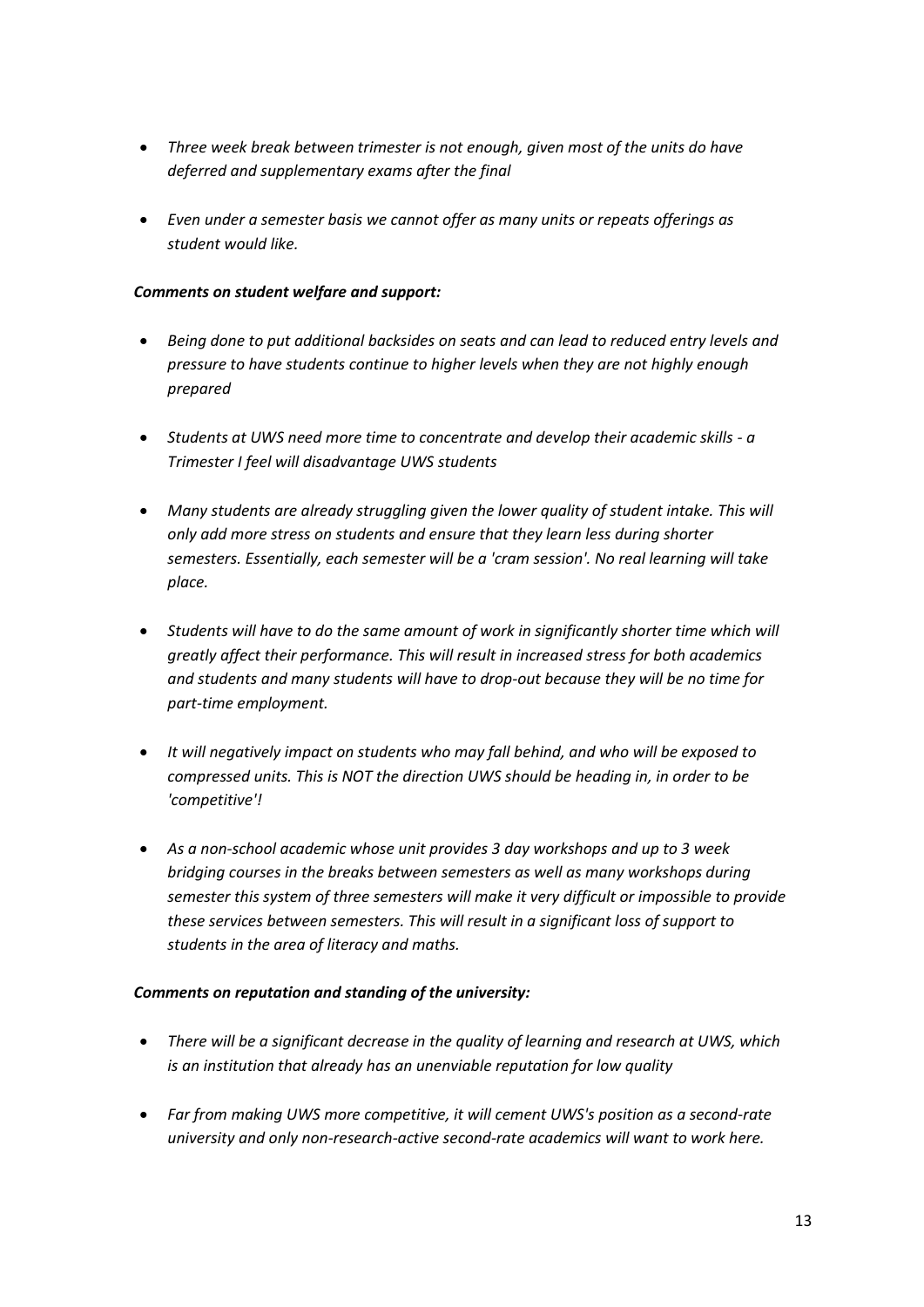- *This may well result in lower quality graduates with less knowledge, over time making our students less competitive in the workplace after graduation. Is this a result UWS wish for?*
- *It would significantly degrade the value of a UWS degree*

#### *Comments on employment and staffing issues:*

- *We are under resourced already, with the highest student-teacher ratios in the country, and workload agreements that maintain that--thereby giving less weight to research than at better funded universities. It is highly likely that this would be used to increase work intensity.*
- *It is a 1-way decision; very difficult to undo if there are problems. "Guarantees" may be given to staff which cannot subsequently be met.*
- *It looks too like the thin of a wedge of unilateral worsening of employment conditions by senior management*
- *I don't get the same holidays in June / July as my own children (who attend school)*

#### *Comments on revenue and demand:*

- *The benefits would be minimal, at best. To implement a trimester system properly would require every single course to be modified and a large number would need significant changes. This is a huge expense for very little or no gain.*
- *It might cost more to run such courses more units required. This means that we may end up teaching more units with smaller number of enrolments.*
- *I can't see how it will increase the university's income enough to cover the cost of the extra teaching staff*
- *I do not believe that the benefits of making this change will be significant. It will not attract larger numbers of students over the long-term, and it will have a detrimental impact on the quality of teaching and learning. I do not think that many students will complete the degree in a shorter time period, and I think the end result will be more time and resources used for roughly the same result. The experience of Deakin University suggests that the trimester system imposes enormous costs across the organization, and benefits very few people.*
- *Where is the cost benefit analysis? What is the cost of the new system to the old system? These questions need to be answered and made public.*

#### *Comments on placements and accreditation:*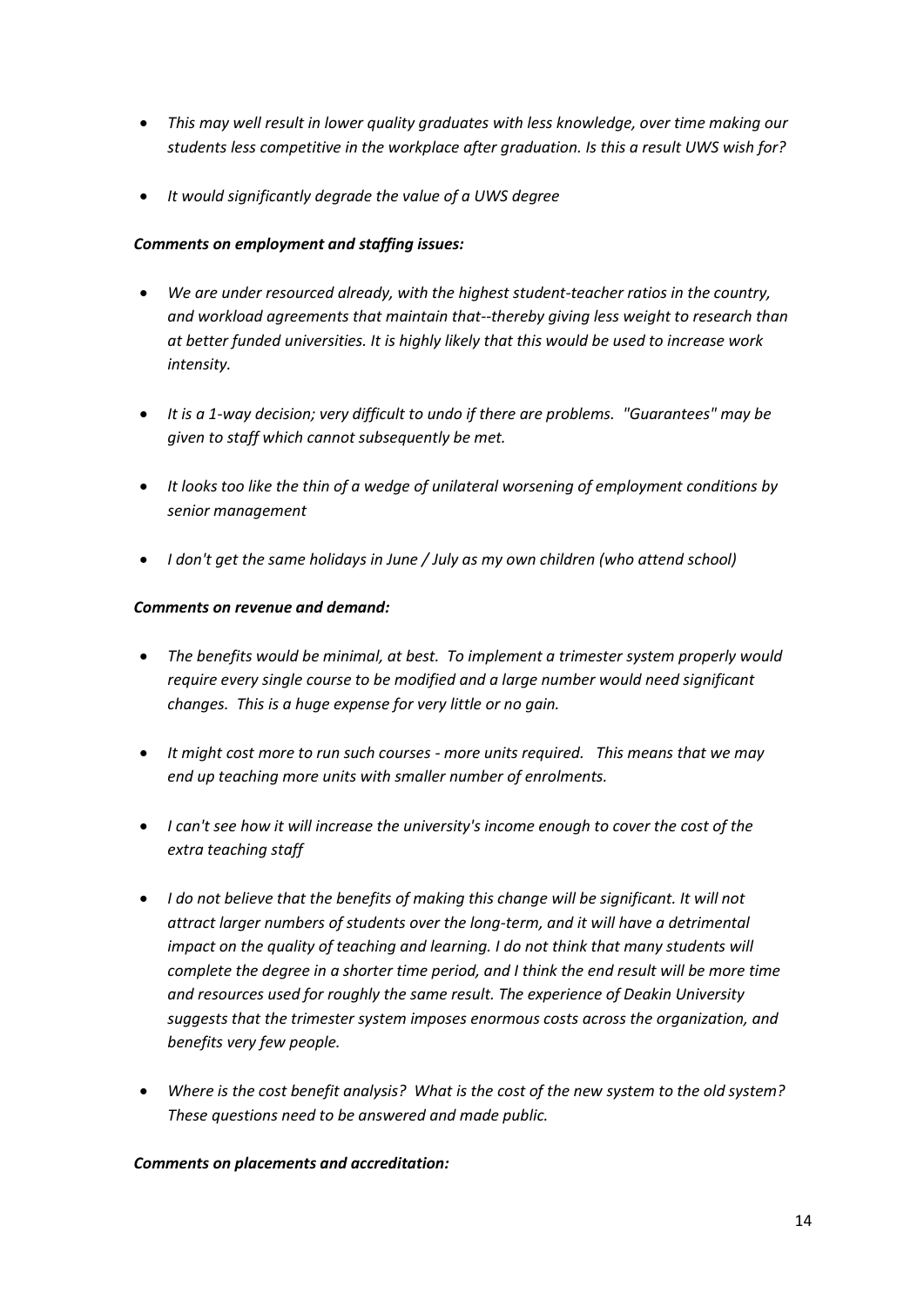- *[For] the School of Education ...it would make placing students in schools for their professional experience increasingly difficult, both in terms of time and the numbers of students*
- *[For Nursing and Midwifery] ... the university would lose its ability to compete with other institutions for clinical placements in industry, disadvantaging UWS students, and leading to a significant reduction in enrolments*

#### **Professional Staff**

#### *In support of the introduction of trimesters*

The reasons professional staff gave for supporting the introduction of a trimester system were very similar to those given by the academic staff listed above. In particular, respondents focused on the benefits of providing flexibility and options for students. Other issues centred on the better utilisation of resources, creating a more even workload for staff, and ensuring UWS remains competitive. A few examples of some of the qualitative comments made by professional staff are given below:

#### *Comments on flexibility and options:*

- Students want flexibility when it comes to study. I believe a trimester will help make UWS more ... appealing to future students.
- I am a PG distance student in a trimester system at another uni. I find the trimester system very flexible, I can study (or not) according to lifestyle demands. Enrolment is extremely easy compared to my undergrad studies (at UWS) & I can do 3 subjects a year whilst doing only one subject each session.
- As a student and university staff member, it would provide the opportunity to complete my degree faster and allow me to integrate into the workforce full-time more quickly. It would also take stress off students who don't find it easy to combine studies with work during their degrees. Finishing earlier would mean they can easily catch up and surpass the experience of counterparts at other universities who have had to juggle studying and work in order to gain some experience by the time they graduate.

#### *Comments on resources and maintenance:*

- The current two semester system is very inefficient with the University being idle over the long summer break
- [It] will make the University more economically viable. Utilise resources and facilities that are currently only really used for 26 weeks a year
- The university has a large number of assets and resources that are currently under utilised for a considerable portion of the year and changing to a trimester system would spread the usage over more weeks leading to better use of time, equipment, staff and resources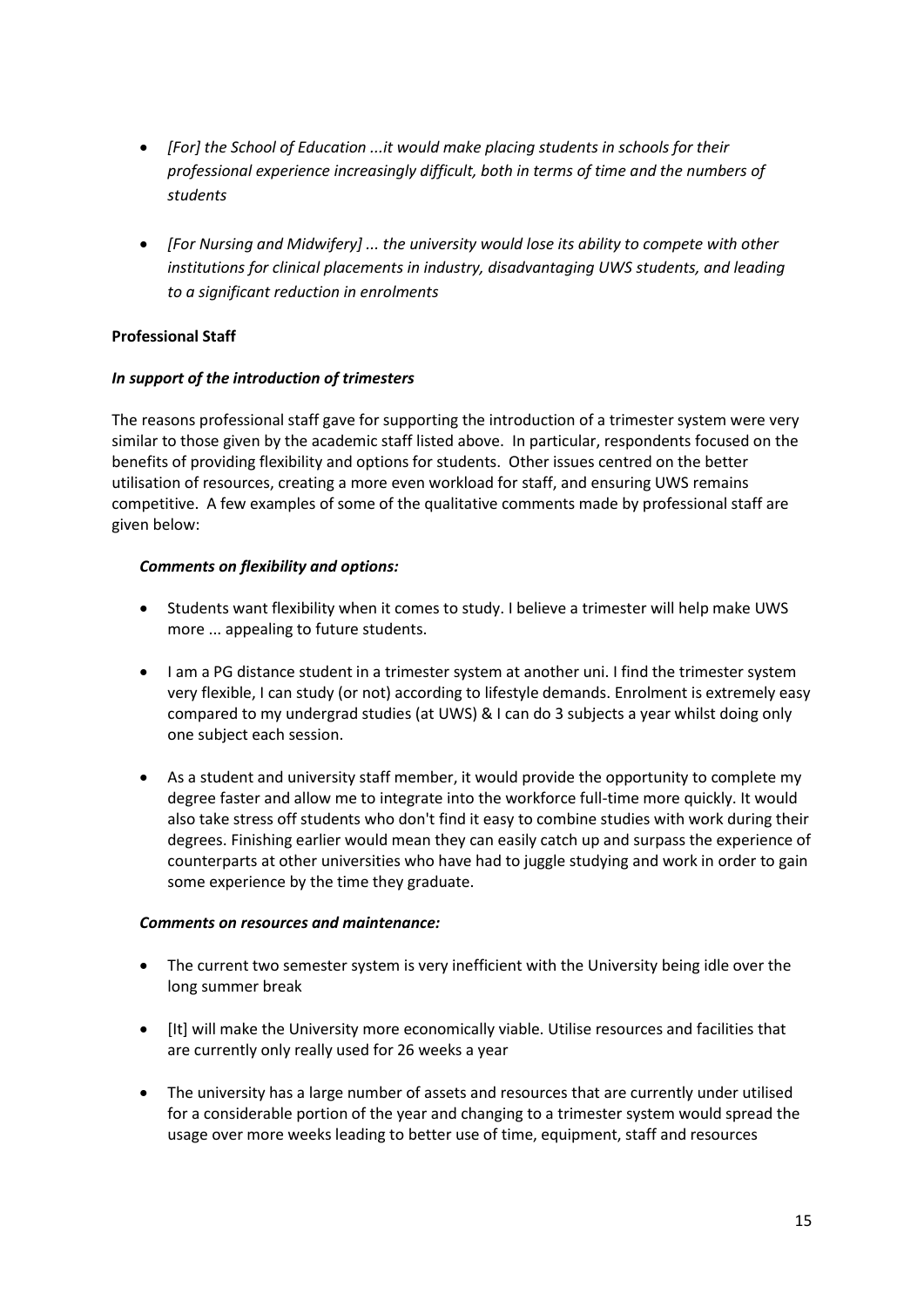- From a University perspective it could better utilise infrastructure and resources. From a Student perspective it provides opportunities for those who wish to complete a degree more quickly, and don't have the financial resources to support 4 or 5 years at University.
- [It] ... makes commercial and educational common sense. The world is moving at a faster pace and Universities have to lead not run along behind.

#### *Comments on workload and demands:*

- Much better workflow
- My team currently operates across six teaching periods (quarters and semesters) so a move to trimesters would smooth out our workload. It is very tiring and stressful managing processes across six overlapping teaching periods.

#### *Comments on remaining competitive:*

- [It is] ... both advantageous to students and UWS
- It has been introduced in other institutions with a great success rate for staff, academics and students
- Economic reality and customer service
- It is increasingly becoming the norm in Australian Universities. UWS must remain competitive and if potential students prefer a trimester system we must do everything to ensure we are offering the best option/s.
- UWS needs to stay competitive in the marketplace. Students make decisions based on their personal commitments with work and family and will choose a University that offers them greater flexibility than UWS does at the moment. Clearly our curriculum, teaching workloads, blended learning, timetables etc would need to be changed to adapt to the trimester teaching sessions - all of this can be done with clear direction, thought and resources.
- As an employee it is my duty to support the University's decision
- For the greater good of UWS in the future

#### *Against the introduction of trimesters*

The main reasons professional staff gave against the introduction of trimesters were the increased workload and demands placed on them. Other issues professional staff cited centred on the quality of teaching and learning, cultural change, resources and maintenance, and specific issues around processes and systems - in particular, the Callista system.

#### *Comments of workload and demands:*

 *The Trimester system would reduce our already short 'down' time and not provide us with enough time to prepare for the next semester*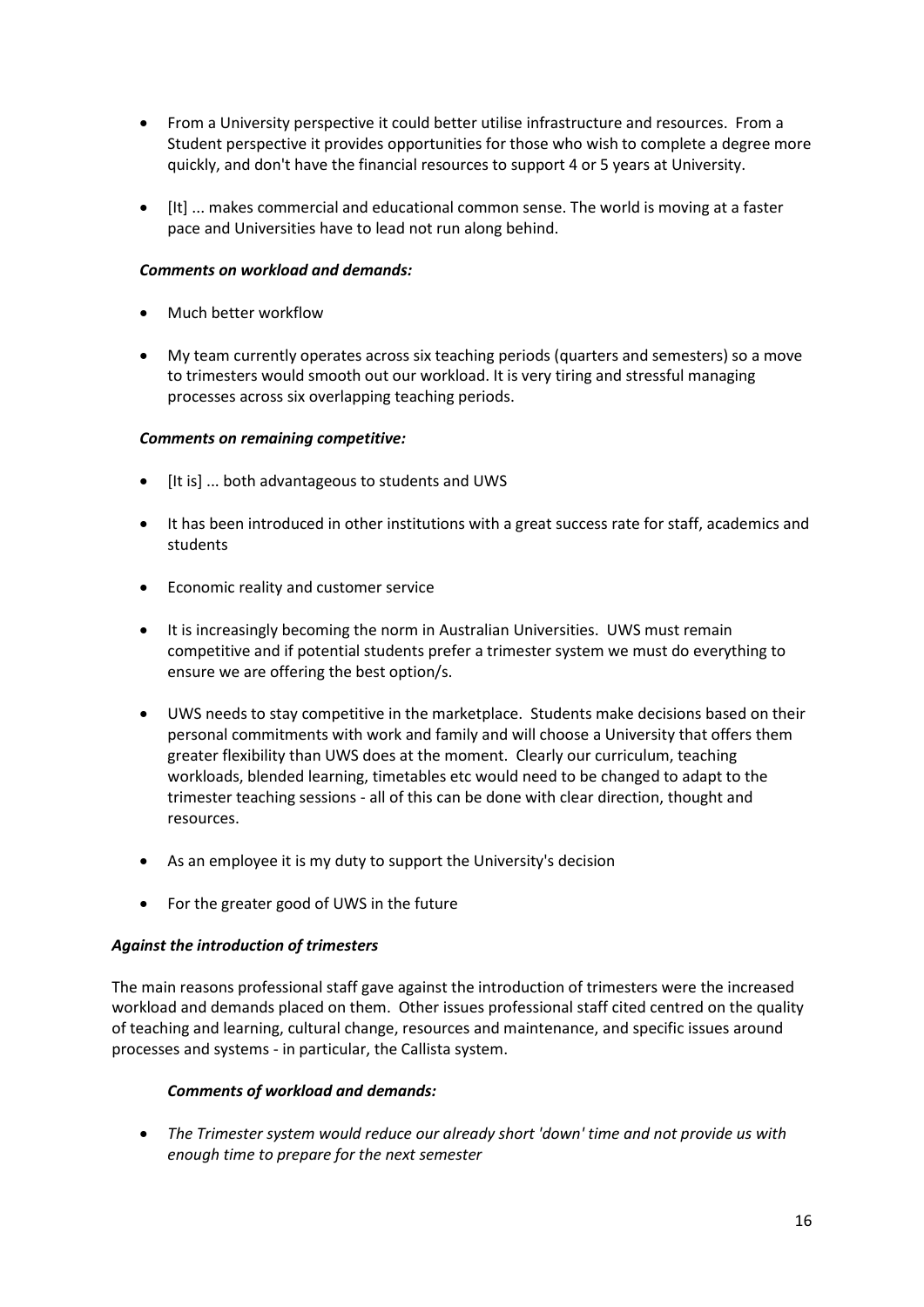- *[N]o consideration has been given to the impact on Professional staff workload. The introduction of trimesters would require extra tutorial registration, enrolments, admissions, exams, results and many other related activities ... when is the opportunity for admin staff to have down time to follow up on tasks. The above mentioned tasks are generally peak load times where staff cannot focus on normal activities until these peak times are over. There will be insufficient time between to catch up and to process regular tasks.*
- *The shortened time between sessions will mean increased workloads for academics, exams, graduations, timetabling, enrolments and other areas of ARO at peak times. There will be no 'down' time for anyone. Teaching quality and data integrity will suffer.*
- *I would be concerned at the impact this would have on professional staff who would be required to process results/graduations in a much tighter turn around than they already do. Without an increase in professional staffing levels, this will place additional enormous pressure on professional staff across schools and divisional units such as assessments and graduations*
- *I think it is a cost-cutting exercise disguised as something beneficial. It feels like a further erosion of the tertiary education sector, just like the recent UWS restructure. It asks for more with less or the same amount of resources. I am suspect and don't believe it is in the students' best interest. A further case of managerialism out of control.*
- *[There would be a] 50% increase in enrolment and finance work per student. Who does it? Admissions working on time frames that will be too short to effectively manage workload properly.*
- *Professional staff use semester break time to prepare the university for the next session. This is particularly relevant to some of the library services - especially reading lists.*
- *As a "Professional Staff Member" maintaining computer networks and systems, we rely on the downtime between semesters to perform critical updates and upgrades, and to work on new systems. If a trimester were introduced, a lot of this work would end up being shifted to weekends, which would mean paying overtime, which is great, however, I have a family, and working on weekends is very undesirable. I value my time with my family more than a few extra dollars in the pocket.*
- *Work life balance would be too hard to maintain for current staffing levels*

#### *Comments on processes and systems:*

- *I don't think processes are working efficiently with two semesters from a teaching perspective. When trying to provide support for units that are currently rushed with different coordinators changing content/resource requirements each semester and new staff who don't know processes, there is already a great burden on trying to support two semesters. Students are also saying that they would like more time to do assignments etc as they are all due at the same time, etc. Adding an extra semester will add extra stress to both staff and students.*
- *I actually fully support a trimester system and believe that it is inevitable for all Universities eventually. However, in my opinion, UWS is not in a position to realistically make this move*